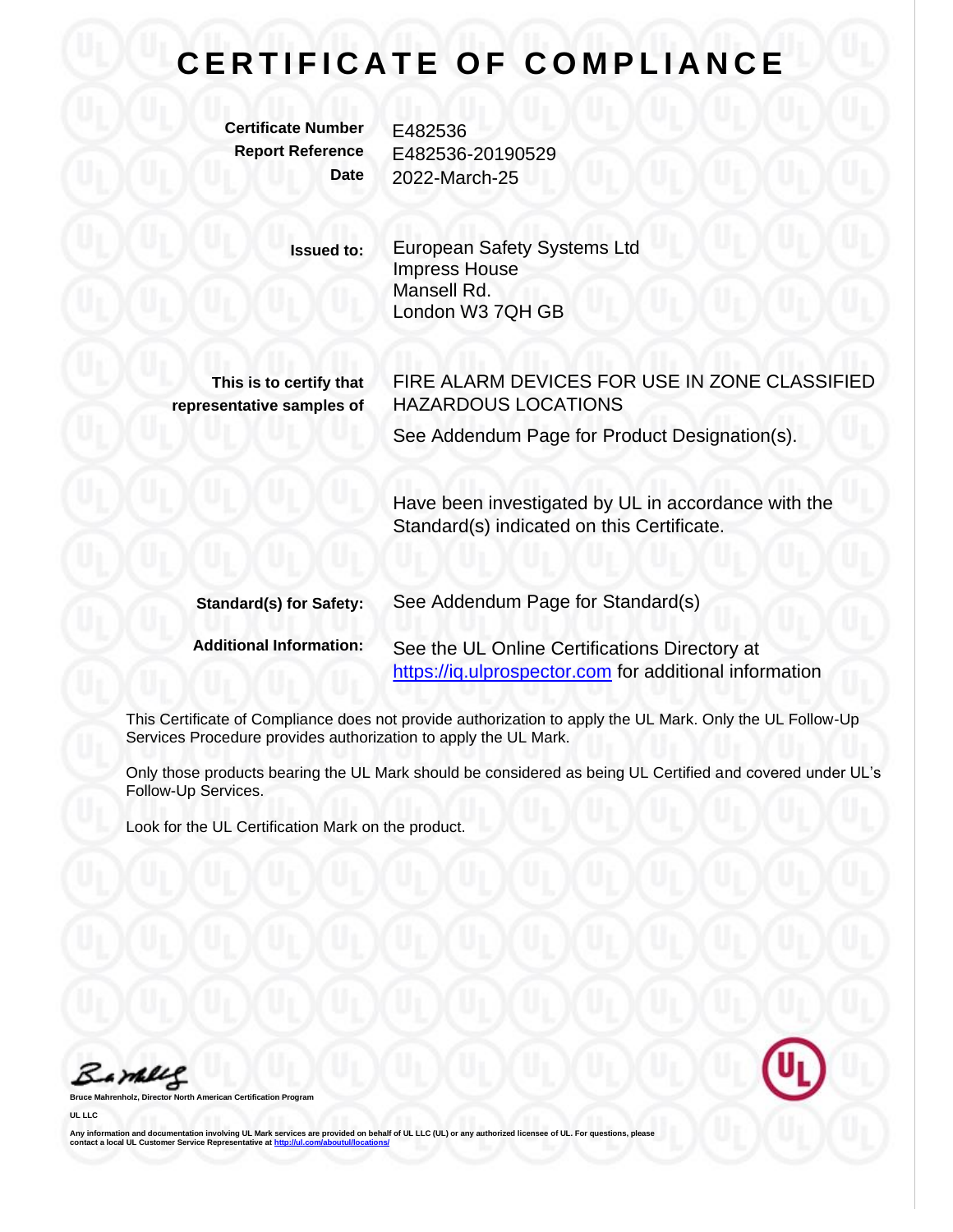**Certificate Number** E482536

**Report Reference** E482536-20190529 **Date** 2022-March-25

This is to certify that representative samples of the product as specified on this certificate were tested according to the current UL requirements

USL, Fire Alarm Box, GNEx Series Call Point, Model(s) GNExCP7-, followed by BG- or PT-, followed by S or D; for use in Class I Zone 1 AEx db IIC Gb and Zone 21 AEx tb IIIC Db, Hazardous Locations.

CNL, Fire Alarm Box, GNEx Series Call Point, Model(s) GNExCP7-, followed by BG- or PT-, followed by S or D; for use in Ex db IIC Gb and Ex tb IIIC Db, Hazardous Locations.

| <b>Standard</b>           | Title                                                                                               | <b>Edition</b> | <b>Revision</b><br><b>Date</b>     |
|---------------------------|-----------------------------------------------------------------------------------------------------|----------------|------------------------------------|
| UL 60079-0                | EXPLOSIVE ATMOSPHERES - PART 0:<br>EQUIPMENT - GENERAL REQUIREMENTS,                                |                | 2020-04-15                         |
| UL 60079-1                | EXPLOSIVE ATMOSPHERES - PART 1:<br>EQUIPMENT PROTECTION BY FLAMEPROOF<br><b>ENCLOSURES 'D'</b>      | 7              | 2015-09-18                         |
| UL 60079-31               | EXPLOSIVE ATMOSPHERES - PART 31:<br>EQUIPMENT DUST IGNITION PROTECTION BY<br><b>ENCLOSURE "T"</b>   | $\overline{2}$ | 2015-06-12                         |
| <b>UL 38</b>              | STANDARD FOR MANUAL SIGNALING BOXES<br>FOR FIRE ALARM SYSTEMS                                       | 8              | 2018-09-04                         |
| CSA C22.2 No.<br>60079-0  | ELECTRICAL APPARATUS FOR EXPLOSIVE GAS<br>ATMOSPHERES - PART 0: GENERAL<br><b>REQUIREMENTS</b>      | 4              | 2019-02                            |
| CSA C22.2 No.<br>60079-1  | ELECTRICAL APPARATUS FOR EXPLOSIVE GAS<br>ATMOSPHERES - PART 1: FLAMEPROOF<br><b>ENCLOSURES 'D'</b> | 3              | 2016-05-01<br>(Reaffirmed<br>2021) |
| CSA C22.2 No.<br>60079-31 | EXPLOSIVE ATMOSPHERES - PART 31:<br>EQUIPMENT DUST IGNITION PROTECTION BY<br><b>ENCLOSURE "T"</b>   | $\overline{2}$ | 2015/10                            |
| CAN/ULC S528              | MANUAL STATIONS FOR FIRE ALARM<br>SYSTEMS, INCLUDING ACCESSORIES                                    | 3              | 2014-10-01                         |

Barbles



**UL LLC**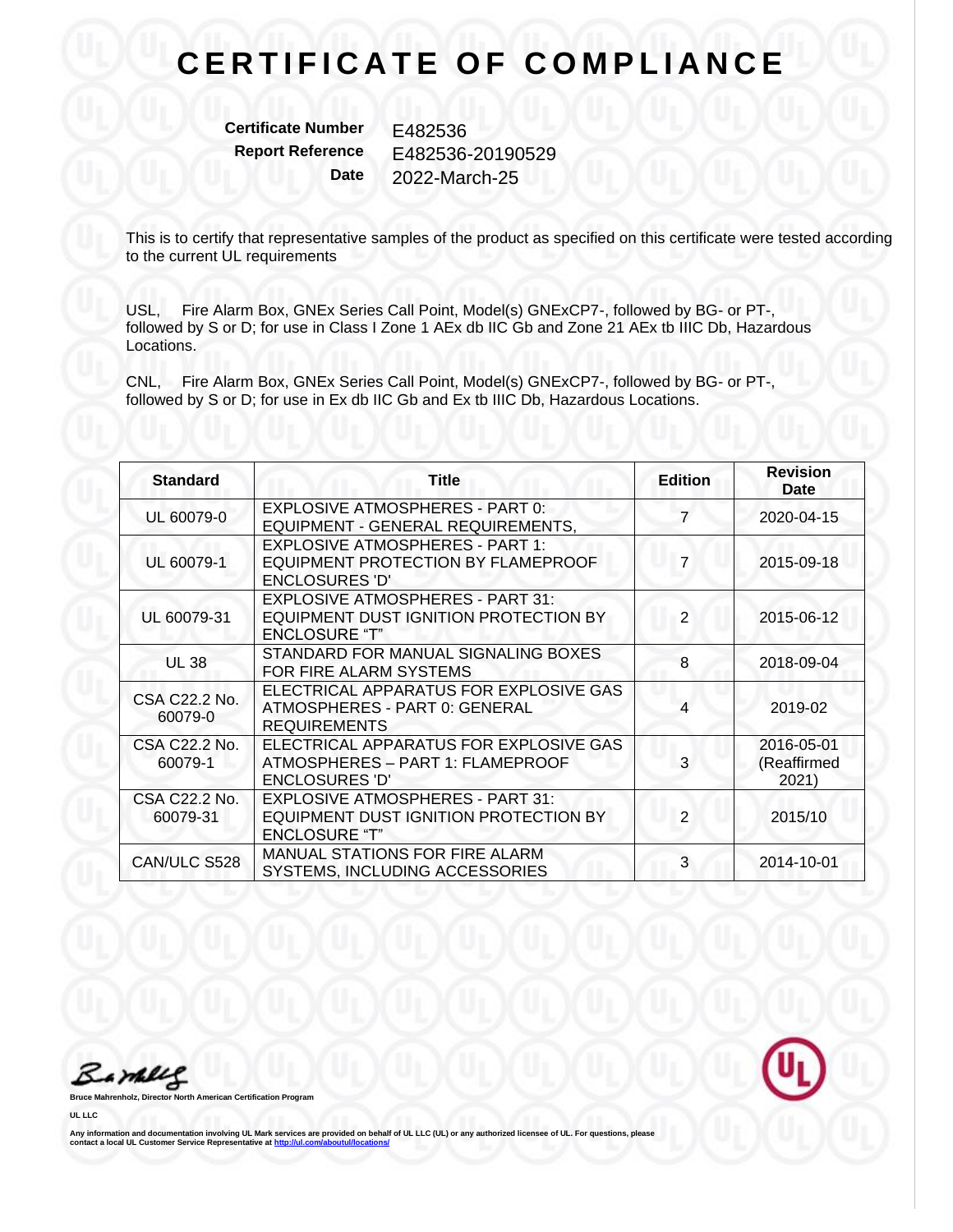**Certificate Number** E513632

**Report Reference** E513632-20200224 **Date** 2022-March-25

> **Issued to:** European Safety Systems Ltd Impress House Mansell Rd. London W3 7QH GB

**This is to certify that representative samples of** AUXILIARY DEVICES FOR USE IN ZONE CLASSIFIED HAZARDOUS LOCATIONS

See Addendum Page for Product Designation(s).

Have been investigated by UL in accordance with the Standard(s) indicated on this Certificate.

| <b>Standard(s) for Safety:</b> | See Addendum Page for Standard(s)                      |  |
|--------------------------------|--------------------------------------------------------|--|
| <b>Additional Information:</b> | See the UL Online Certifications Directory at          |  |
|                                | https://iq.ulprospector.com for additional information |  |

This Certificate of Compliance does not provide authorization to apply the UL Mark. Only the UL Follow-Up Services Procedure provides authorization to apply the UL Mark.

Only those products bearing the UL Mark should be considered as being UL Certified and covered under UL's Follow-Up Services.

Look for the UL Certification Mark on the product.

Barbles

**Broaran** 

**UL LLC**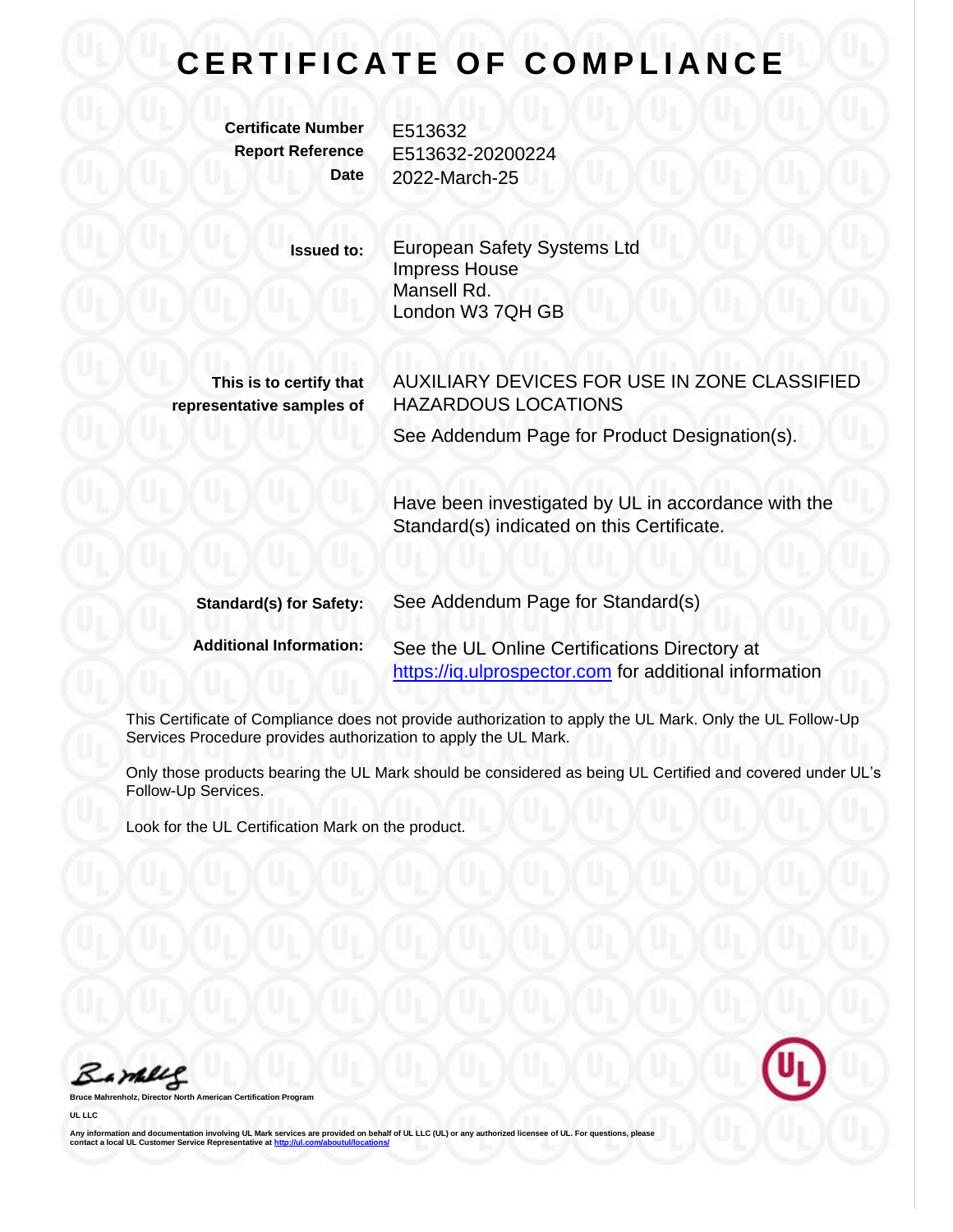**Certificate Number** E513632

**Report Reference** E513632-20200224 **Date** 2022-March-25

This is to certify that representative samples of the product as specified on this certificate were tested according to the current UL requirements

#### PRODUCT COVERED:

USL, Manual Signalling Box, GNEx Series Call Point, Model(s) GNExCP7-, followed by BG-, PB-, PM- or PT-, followed by S or D; for use in Class I Zone 1 AEx db IIC Gb and Zone 21 AEx tb IIIC Db, Hazardous Locations.

CNL, Manual Signalling Box, GNEx Series Call Point, Model(s) GNExCP7-, followed by BG-, PB-, PM- or PT-, followed by S or D; for use in Ex db IIC Gb and Ex tb IIIC Db, Hazardous Locations.

| <b>Standard</b>           | <b>Title</b>                                                                                          | <b>Edition</b> | <b>Revision</b><br>Date         |
|---------------------------|-------------------------------------------------------------------------------------------------------|----------------|---------------------------------|
| UL 60079-0                | <b>EXPLOSIVE ATMOSPHERES - PART 0:</b><br>EQUIPMENT - GENERAL REQUIREMENTS,                           |                | 2020-04-15                      |
| UL 60079-1                | <b>EXPLOSIVE ATMOSPHERES - PART 1:</b><br>EQUIPMENT PROTECTION BY FLAMEPROOF<br><b>ENCLOSURES 'D'</b> |                | 2015-09-18                      |
| UL 60079-31               | <b>EXPLOSIVE ATMOSPHERES - PART 31:</b><br>EQUIPMENT DUST IGNITION PROTECTION<br>BY ENCLOSURE "T"     | 2              | 2015-06-12                      |
| CSA C22.2 No.<br>60079-0  | <b>Electrical Apparatus for Explosive Gas</b><br>Atmospheres - Part 0: General Requirements           | 4              | 2019-02                         |
| CSA C22.2 No.<br>60079-1  | ELECTRICAL APPARATUS FOR EXPLOSIVE<br><b>GAS ATMOSPHERES - PART 1:</b><br>FLAMEPROOF ENCLOSURES 'D'   |                | 2016-05-01<br>(reaffirmed 2021) |
| CSA C22.2 No.<br>60079-31 | <b>EXPLOSIVE ATMOSPHERES - PART 31:</b><br>EQUIPMENT DUST IGNITION PROTECTION<br>BY ENCLOSURE "T"     |                | 2015/10                         |

Barbles



**UL LLC**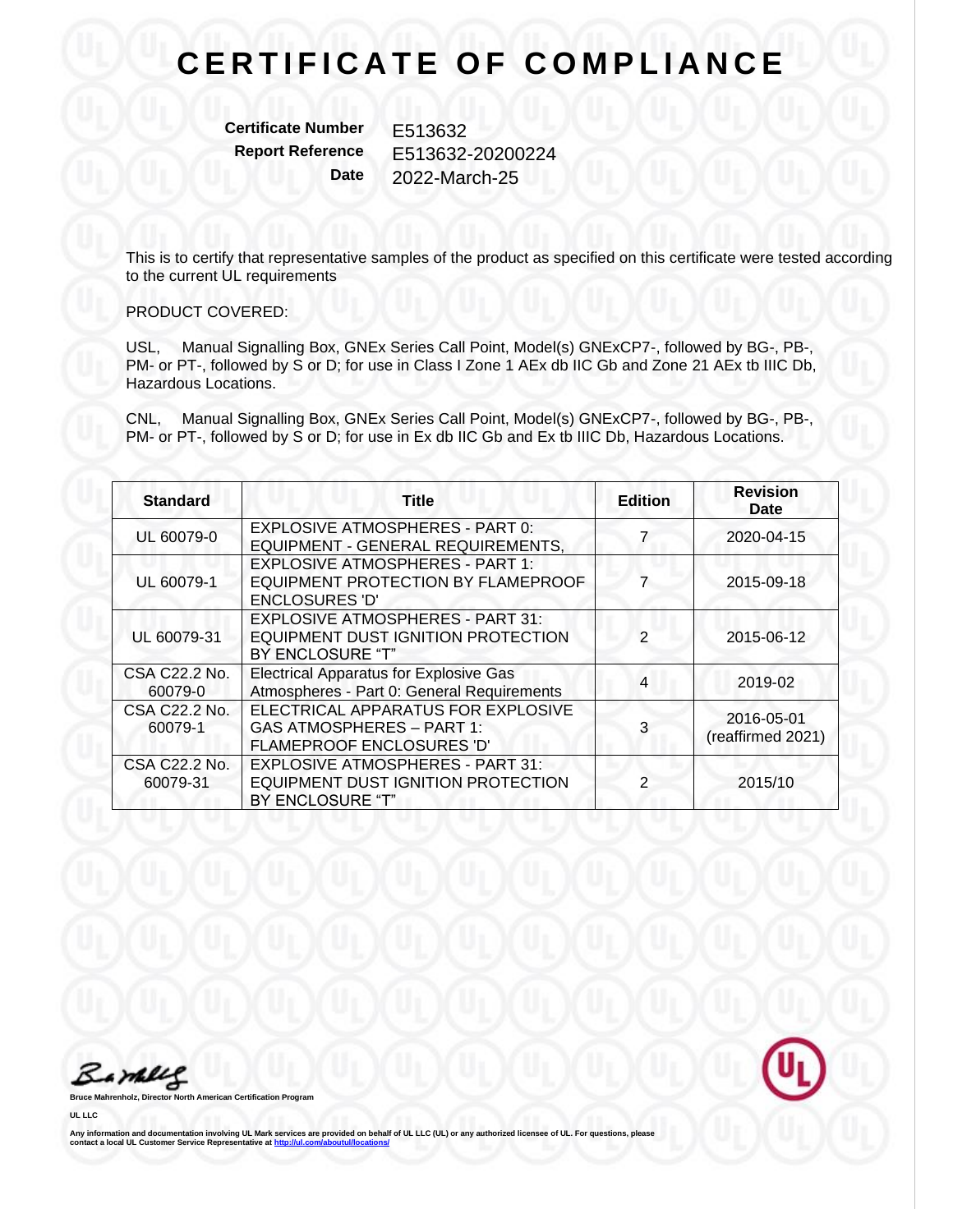**Certificate Number** UL-US-2135299-1 **Report Reference** E508420-20200212 **Date** 26-Apr-2022 **Issued to:** European Safety Systems Ltd Impress House Mansell Rd. London W3 7QH United Kingdom **This is to certify that representative samples of** NRNT - Switches, Industrial Control See Addendum Page for Product Designation(s). Have been investigated by UL in accordance with the Standard(s) indicated on this Certificate. **Standard(s) for Safety:** UL 60947-4-1, 3rd Ed., Issue Date: 2014-04-04, Revision Date: 2017-10-17 **Additional Information:** See the UL Online Certifications Directory at [https://iq.ulprospector.com](https://iq.ulprospector.com/) for additional information

This Certificate of Compliance does not provide authorization to apply the UL Mark. Only the UL Follow-Up Services Procedure provides authorization to apply the UL Mark.

Only those products bearing the UL Mark should be considered as being UL Certified and covered under UL's Follow-Up Services.

Look for the UL Certification Mark on the product.

Bamelle

**Broard** 

**UL LLC**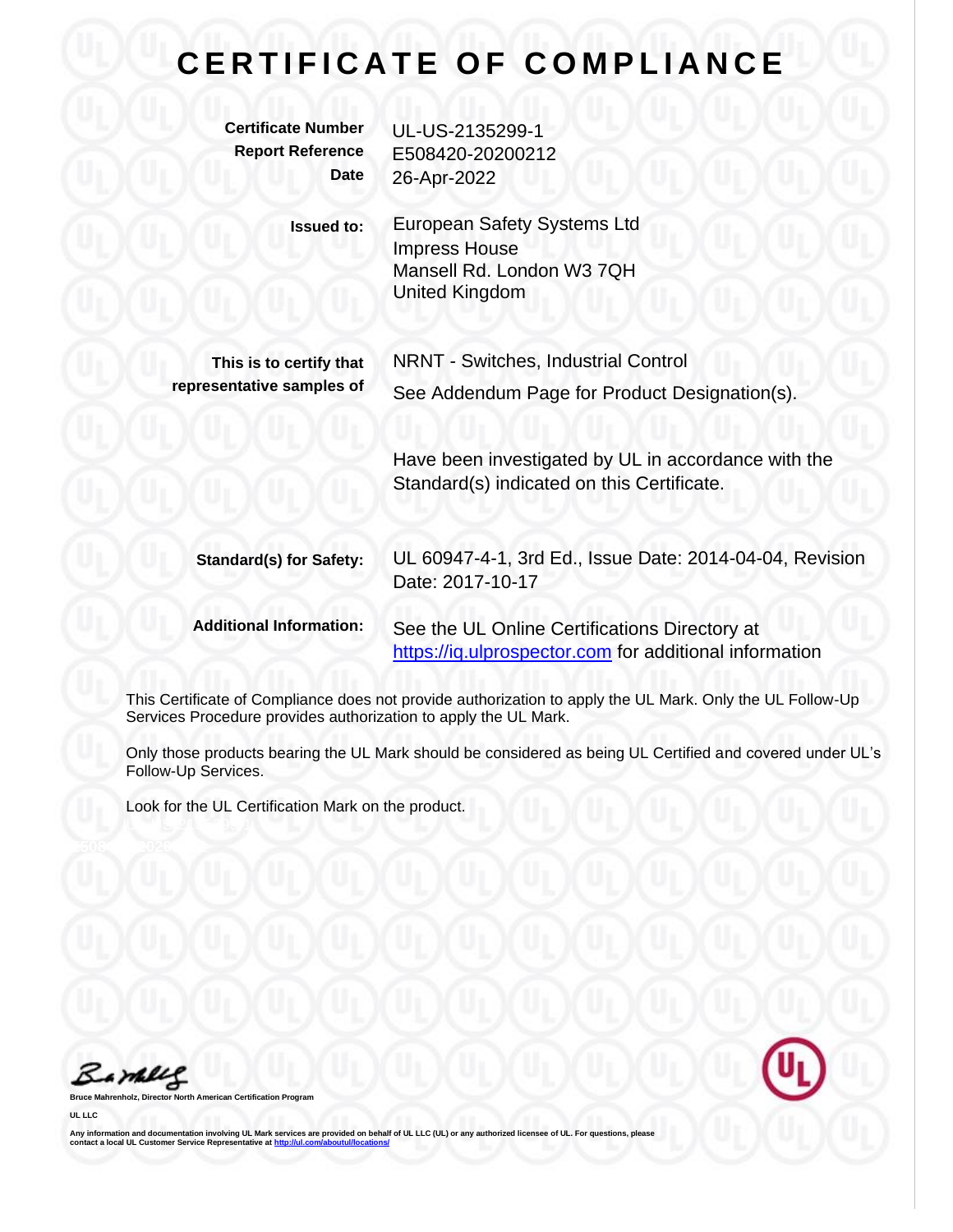**Certificate Number** UL-US-2135299-1

**Report Reference** E508420-20200212 **Date** 26-Apr-2022

This is to certify that representative samples of the product as specified on this certificate were tested according to the current UL requirements

| Model                                                                                                  | <b>Category Description</b>        |
|--------------------------------------------------------------------------------------------------------|------------------------------------|
| <b>GNEx Series Call Point switches, GNEx CP7, followed</b><br>by PT, PB, PM or BG, followed by S or D. | <b>Industrial Control Switches</b> |

Barbles



**UL LLC**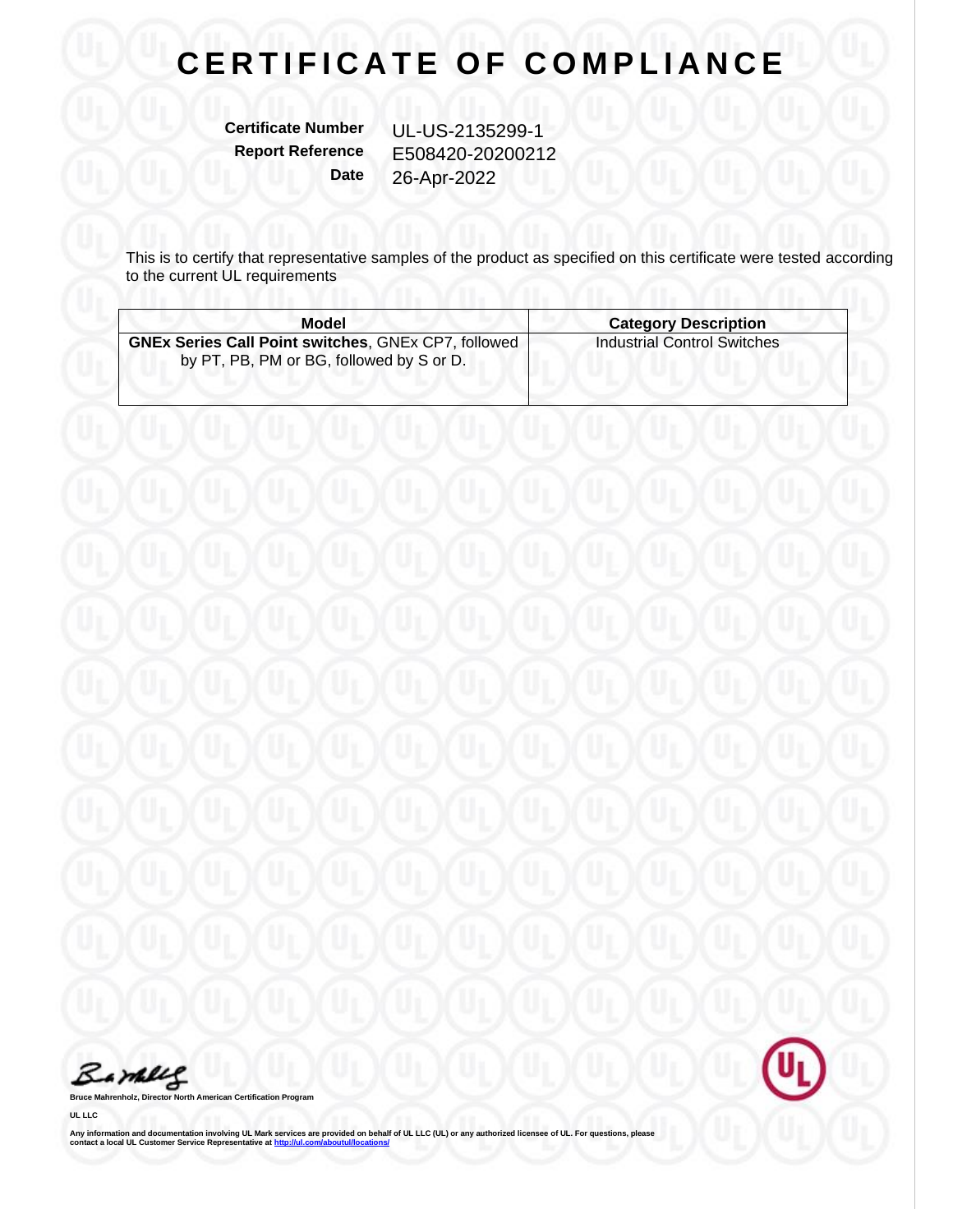**Certificate Number** UL-CA-2130934-1

**Report Reference** E508420-20200212 **Date** 26-Apr-2022

> **Issued to:** European Safety Systems Ltd Impress House Mansell Rd. London W3 7QH United Kingdom

**This is to certify that representative samples of**

NRNT7 - Switches, Industrial Control Certified for Canada See Addendum Page for Product Designation(s).

Have been investigated by UL in accordance with the Standard(s) indicated on this Certificate.

**Standard(s) for Safety:** CSA C22.2 NO. 60947-4-1, 2nd Ed., Issue Date: 2014-04- 04, Revised 2018-05

**Additional Information:** See the UL Online Certifications Directory at [https://iq.ulprospector.com](https://iq.ulprospector.com/) for additional information

This Certificate of Compliance does not provide authorization to apply the UL Mark. Only the UL Follow-Up Services Procedure provides authorization to apply the UL Mark.

Only those products bearing the UL Mark should be considered as being UL Certified and covered under UL's Follow-Up Services.

Look for the UL Certification Mark on the product.

Barney

**Bruce Mahrenholz, Director North American Certification Program**

**UL LLC**